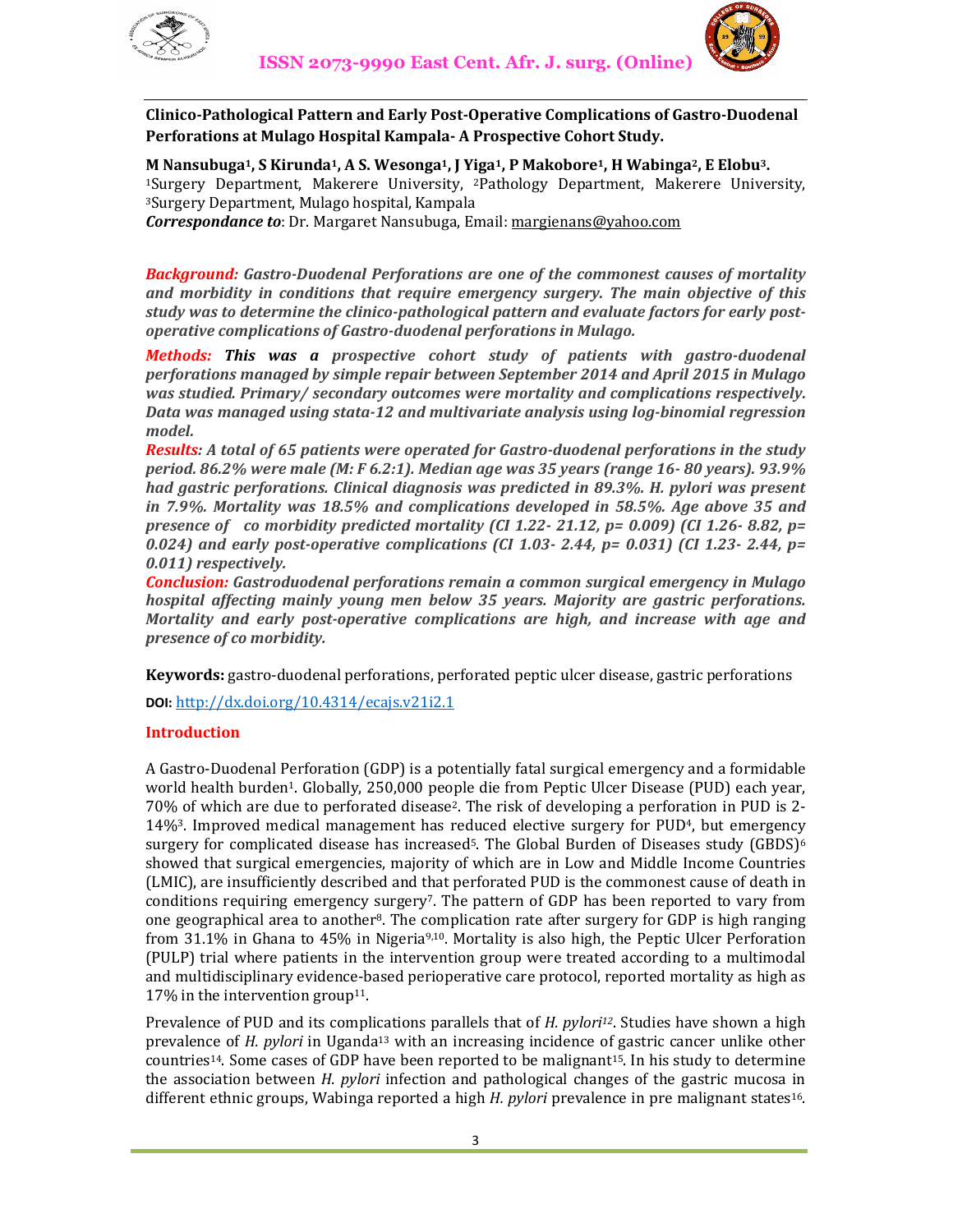



Histo-pathology especially on *H. pylori* has been missed in some GDP studies8.9. The purpose of this study therefore was to determine the clinico-pathological pattern and early post-operative complications of GDP in Mulago Hospital Uganda.

# **Patients and Methods**

This prospective cohort study was done at Mulago National Referral Hospital Uganda from September 2014 to April 2015. Sample size estimation was done using Open Epi Version 3.

## **Patients' flow chart**



Patients with a pre-operative diagnosis of gut perforation were considered for eligibility. Patients with GDP confirmed at laparotomy were enrolled. Those with history of trauma were excluded. At surgery, GDP was closed by modified Graham's patch followed by peritoneal lavage. Biopsy of the perforation was done before closure

Tissue, preserved in 10% formal saline was embedded in paraffin-wax, before staining as part of tissue processing. Routine Haematoxillin and Eosin (H & E) and special Giemsa staining were employed for routine histology and demonstration of *H. pylori* respectively. Microscopy was done by one experienced pathologist. Post-operatively patients were managed from any one of the three general surgical wards until they were fit for discharge where treatment was according to ward protocol. Follow up was done daily until discharge. The primary outcome was mortality and the secondary outcomes were early post-operative complications. These included pneumonia, SSIs, burst abdomen, sepsis, re-laparotomy and others.

Epi Info7 with preset validity checks to minimize errors was used for data entry, and statistical analysis was done with stata 12. Relative risk (RR) with 95% confidence intervals for the occurrence of different exposures: age, co morbidity, late presentation, etc for the predetermined outcomes using Chi square and fisher's exact test were used to detect statistical significance at p value < 0.05. A step-wise removal method using log binomial regression model was used in the multivariate analysis because prevalence of the outcome of interest was greater than 10% which made logistic regression inappropriate.

## **Results**

Out of 181 patients considered for the study, 65 with non-trauma- related GDP were enrolled for the study.

| Age<br>(Yrs)  | <20            | 20-29 | 30-39 | 40-49 | 50-59 | 60-69 | 70-79 | $80+$ |
|---------------|----------------|-------|-------|-------|-------|-------|-------|-------|
| <b>No</b>     |                | ⊥∪    | ⊥∪    | 14    |       |       | ີ     |       |
| $\frac{0}{0}$ | 122<br>ل میں ک | 23.1  | 20    | 21.5  | 10.8  | 6.2   | 4.6   | سد    |

#### **Table 1** Age Distribution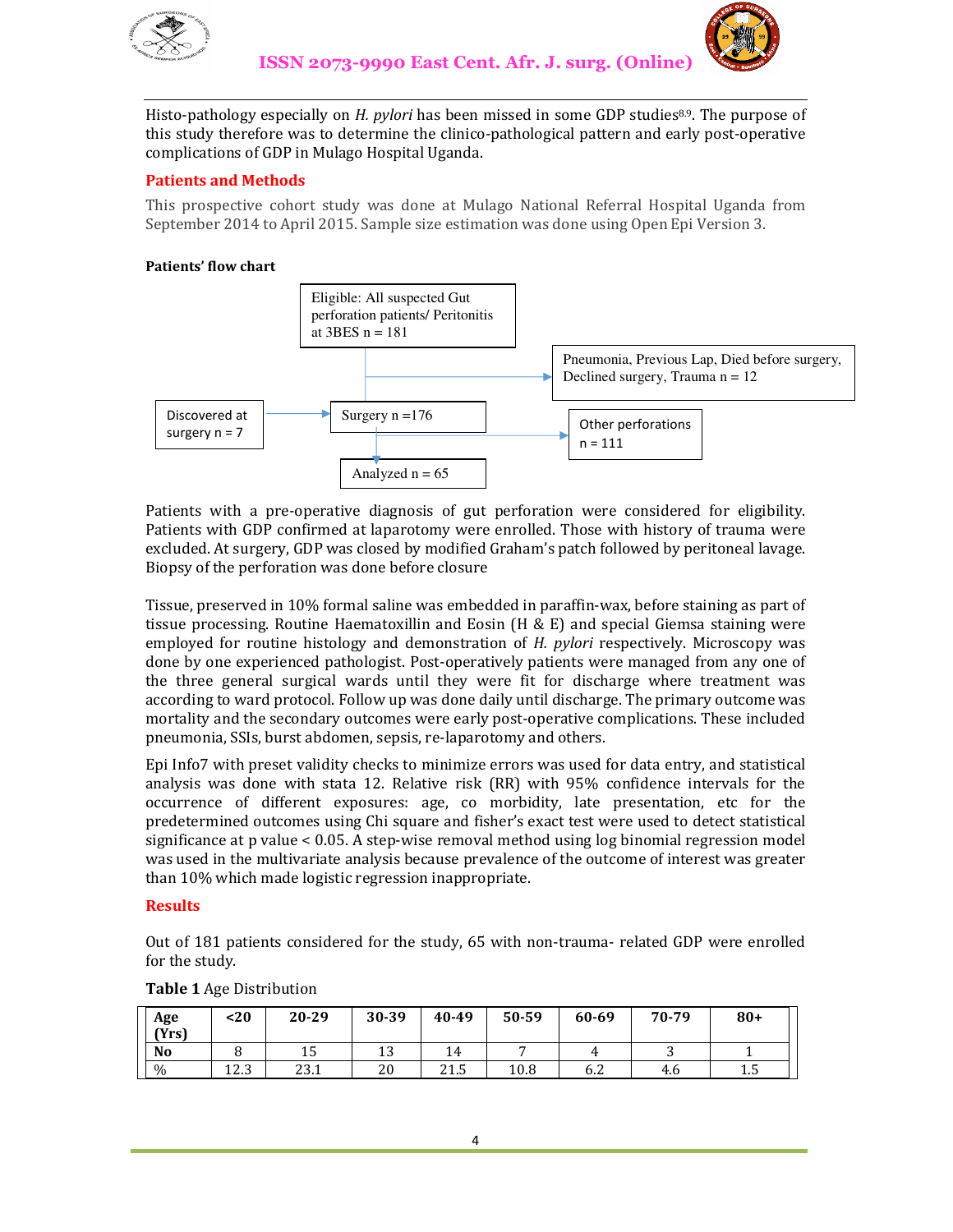



# **Table 2.** Clinical Characteristics

| <b>Clinical feature</b>                  | <b>Number</b> | Percentage |  |
|------------------------------------------|---------------|------------|--|
| Age                                      |               |            |  |
| $\leq 35$                                | 33            | 50.8       |  |
| $>35$                                    | 32            | 49.2       |  |
| Sex                                      |               |            |  |
| Male                                     | 56            | 86.2       |  |
| Female                                   | 9             | 13.2       |  |
| Dyspepsia/PUD                            | 29            | 44.6       |  |
| Alcohol (n=59)                           | 23            | 38.9       |  |
| Smoking $(n=59)$                         | 20            | 33.9       |  |
| <b>NSAIDs</b>                            | 19            | 29.2       |  |
| Late presentation                        | 58            | 89.2       |  |
| Classical history                        | 23            | 35.4       |  |
| Pneumoperitonium (radiological) $n = 53$ | 53            | 81.5       |  |

# **Table 3.** Histopathological Features

| <b>Site of Perforation</b>  | <b>Number</b> | Percentage |
|-----------------------------|---------------|------------|
| Gastric                     | 61            | 93.9       |
| Duodenal                    | 4             | 6.1        |
| Size of perforation         |               |            |
| <1cm                        | 30)           | 46.2       |
| 1 <sub>cm</sub>             | 11            | 16.9       |
| >1cm                        | 19            | 29.3       |
| Number of perforations      |               |            |
| $\mathbf{1}$                | 64            | 98.5       |
| >1                          | 1             | 1.5        |
| Histology done              |               |            |
| Yes                         | 38)           | 58.4       |
| Histology results n= 38     |               |            |
| H. pylori positive          | 3             | 8.0        |
| Features of PUD             | 29            | 76.3       |
| Acute perforation           | 4             | 10.5       |
| Metaplasia                  | 6             | 15.8       |
| Malignant features          | 1             | 2.6        |
| Chronic parasitic infection | $\mathbf{1}$  | 2.6        |
| No evidence of GD tissue    | 2             | 5.2        |

#### **Table 4 Early post-operative complications**

| <b>Outcome</b>          | <b>Number</b>  | Percentage |
|-------------------------|----------------|------------|
| Died                    | 12             | 18.5       |
| Other complications     |                |            |
| Pneumonia               | 19             | 29.2       |
| Surgical site infection | 15             | 23.1       |
| Re-operated             | 6              | 9.2        |
| Burst abdomen           | $\overline{4}$ | 6.2        |
| Prolonged ileus         | 4              | 6.2        |
| Enterocutaneous fistula | 3              | 4.6        |
| Sepsis                  | 2              | 3.1        |
| Re admitted             | 1              | 1.5        |
| Psychosis               | 1              | 1.5        |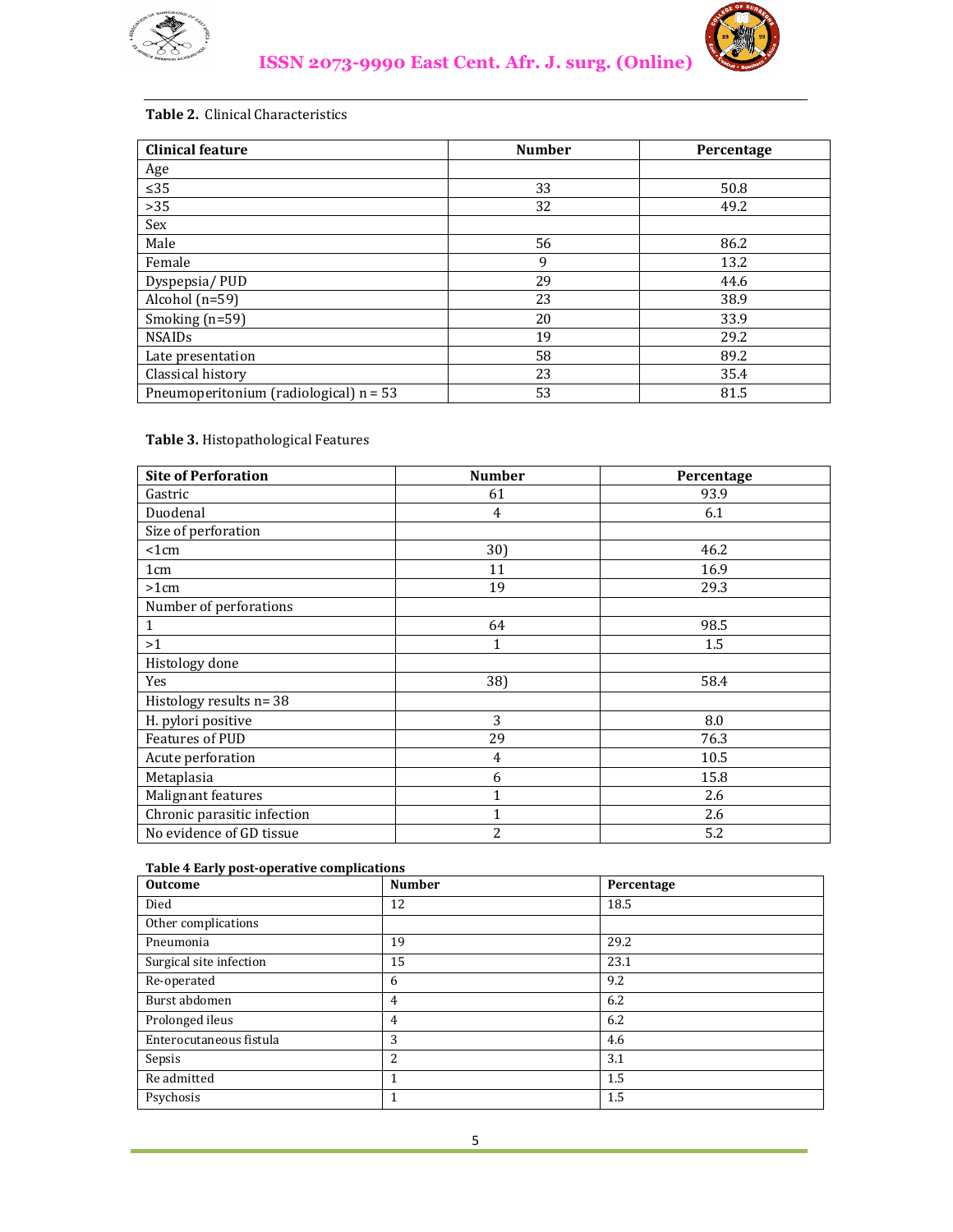



| <b>Mortality</b>     |                |                |                           |         |                    |         |
|----------------------|----------------|----------------|---------------------------|---------|--------------------|---------|
| Variable             | <b>Died</b>    | <b>Alive</b>   | <b>Unadjusted RR (CI)</b> | p-value | Adjusted           | p-value |
| <b>Age</b>           | No             | $(\%)$         |                           |         | RR <sub>(CI)</sub> |         |
| Old                  | 10             | 22             | 5.16                      |         |                    |         |
|                      | (31.4)         | (68.8)         | $(1.22 - 21.72)$          |         |                    |         |
| Young                | $\overline{2}$ | 31             |                           |         | 0.22               |         |
|                      | (6.02)         | (93.9)         | $\mathbf{1}$              | 0.009   | $(0.05 - 0.93)$    | 0.041   |
| Co morbidity         |                |                |                           |         |                    |         |
| No                   | 6              | 44             |                           |         |                    |         |
|                      | (12)           | (88)           | $\mathbf{1}$              |         |                    |         |
| Yes                  | 6              | 9              | 3.33                      |         | 2.73               |         |
|                      | (40)           | (60)           | $(1.26 - 8.82)$           | 0.024   | $(1.09 - 6.87)$    | 0.033   |
| <b>Presentation</b>  |                |                |                           |         |                    |         |
| Early                | $\mathbf{1}$   | 6              |                           |         |                    |         |
|                      | (14.3)         | (85.7)         | $\mathbf{1}$              |         |                    |         |
| Late                 | 11             | 47             | 1.33                      |         | 0.78               |         |
|                      | (19)           | (81)           | $(0.20 - 8.80)$           | 1.006   | $(0.12 - 5.23)$    | 0.794   |
| <b>Sex</b>           |                |                |                           |         |                    |         |
| Female               | $\overline{2}$ | 7              |                           |         |                    |         |
|                      | (22.2)         | (77.8)         | $\mathbf{1}$              |         |                    |         |
| Male                 | 10             | 46             | $0.80\,$                  |         | 0.76               |         |
|                      | (17.9)         | (82.1)         | $(0.21 - 3.08)$           | 0.667   | $(0.18 - 3.28)$    | 0.717   |
| <b>Complications</b> |                |                |                           |         |                    |         |
| Age:                 | Yes            | No             |                           |         |                    |         |
| Old                  | 23             | $\mathbf{q}$   | 1.58                      |         | 2.92               |         |
|                      | (71.9)         | (28.1)         | $(1.03 - 2.44)$           | 0.031   | $(1.90 - 4.49)$    | 0.052   |
| Young                | 15             | 18             |                           |         |                    |         |
|                      | (45.5)         | (54.5)         | $\mathbf{1}$              |         |                    |         |
| Co morbidity         |                |                |                           |         |                    |         |
| No                   | 25             | 25             | $\mathbf{1}$              |         |                    |         |
|                      | (50)           | (50)           |                           |         |                    |         |
| Yes                  | 13             | 2              | 1.73                      |         | 6.18               |         |
|                      | (86.7)         | (13.3)         | $(1.23 - 2.44)$           | 0.011   | $(4.40 - 8.70)$    | 0.027   |
| <b>Presentation</b>  |                |                |                           |         |                    |         |
| Early                | 3              | 4              |                           |         |                    |         |
|                      | (42.9)         | (57.1)         | $\mathbf{1}$              |         |                    | 0.540   |
| Late                 | 35             | 23             | 1.41                      |         | 1.75               |         |
|                      | (60.3)         | (39.7)         | $(0.58 - 3.40)$           | 0.437   | $(0.72 - 8.70)$    | 0.540   |
| <b>Sex</b>           |                |                |                           |         |                    |         |
| Female               | $\overline{6}$ | $\overline{3}$ |                           |         |                    |         |
|                      | (66.7)         | (33.3)         | $\mathbf{1}$              |         |                    |         |
| Male                 | 32             | 24             | 0.86                      |         | 0.88               |         |
|                      | (57.1)         | (42.9)         | $(0.51 - 1.43)$           | 0.724   | $(0.52 - 1.47)$    | 0.876   |
| Smoking*             |                |                |                           |         |                    |         |
| No                   | 20             | 19             |                           |         |                    |         |
|                      | (51.3)         | (48.7)         | $\mathbf{1}$              |         |                    |         |
| Yes                  | 13             | 7              | 1.27                      |         | 1.13               |         |
|                      | (65)           | (35)           | $(0.81 - 1.98)$           | 0.409   | $(0.72 - 1.76)$    | 0.807   |

## **Table 5.** Factors for Complications: Multivariate Analysis

## *Clinico-pathological pattern*

There was a male predominance with 86.2% of the study participants being male (M:F 6.2:1). Age range was 16 to 80 years with a median of 35 years. Median duration of symptoms before surgery was 3 days (range 1-21days). Abdominal pain was reported by all patients. Classical history with initial epigastric and eventual generalized abdominal pain was reported by 35.4%.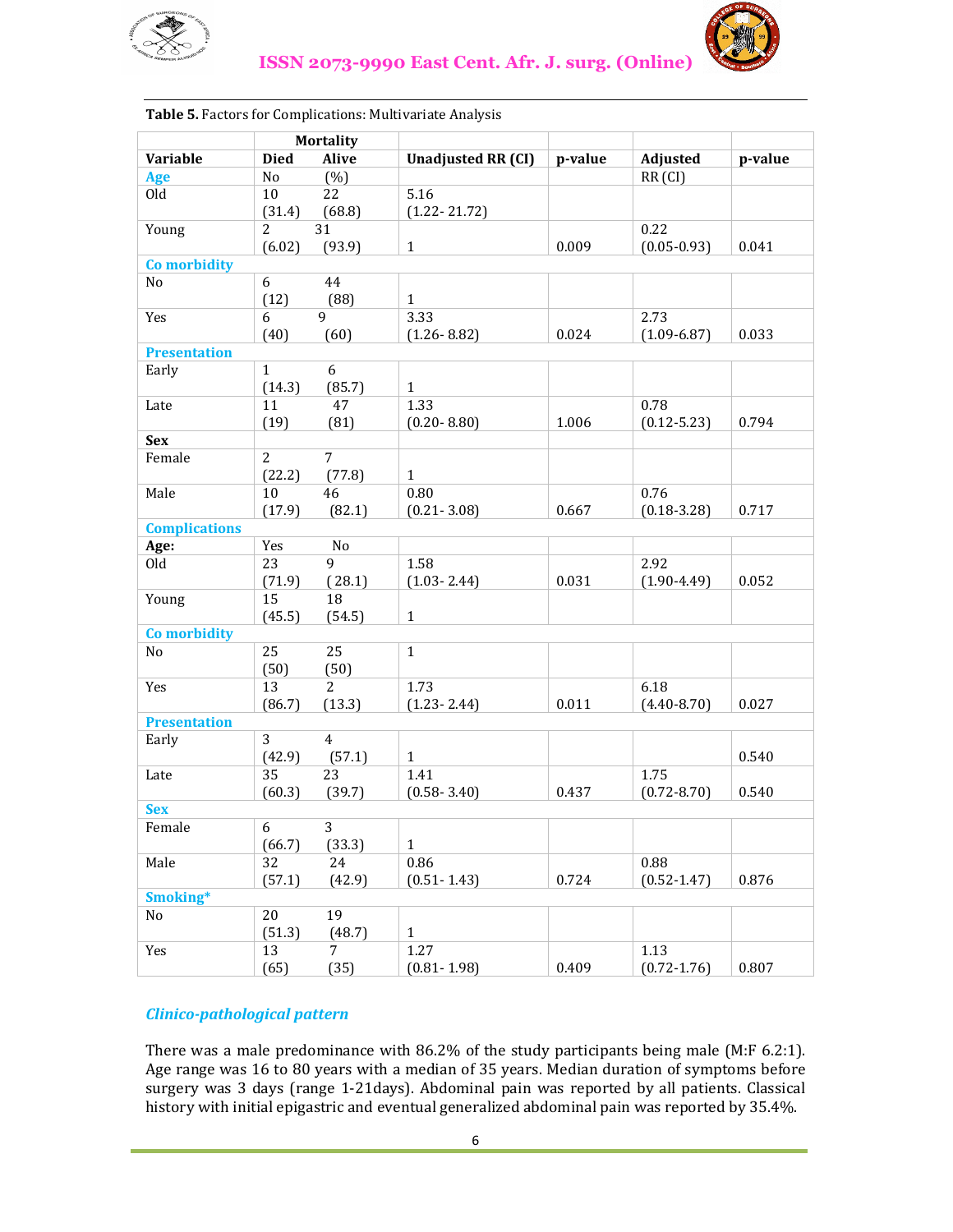



Alcohol use was reported in 38.9% cases 33.9% reported smoking. NSAID use was elicited in 29.2%, 15.5% of whom were post-operative patients who had been operated for non-abdominal indications being managed by parenteral NSAIDs. 23.1% had other co morbidities: 44.6% had history of Dyspepsia/ PUD. The pre-operative diagnosis of either perforated gut or PUD perforation was missed in 7 patients mainly without radiography. Chest radiographs showed pneumoperitoneum in all cases where it was done.

## *Early post-operative complications*

Mortality occurred in 18.5% and 58.5% had at least one post-operative complication. The commonest complication was pneumonia (23.1%). 83.3% of the deaths and 60.6% of those who developed complications were above 35 years. Age >35 (RR 5.16, CI (1.22- 21.12), p= 0.009) and presence of co-morbidity (RR 3.33 CI  $(1.26 - 8.82)$ , p= 0.024) were the major factors for mortality. The same factors: age  $> 35$  (RR 1.58, CI (1.03- 2.44), p= 0.031) and comorbidity (RR 1.73, CI (1.23- 2.44), p= 0.011) predicted complications. These were still significant even after controlling for the other interactions and confounders. There was no difference noted in the treatment outcome between those who had history of dyspeptic symptoms and those who did not, Fisher's exact test: = 0.304; and in both the Smokers and Non Smokers (Fisher's exact test 0.279).

## **Discussion**

The GDP disease pattern differs with different geographical locations. In Africa, patients commonly affected are those younger than 60 years. In this GDP study, the majority of the patients were below 40 years probably reflecting the young Ugandan population. This finding was closely similar to studies from Nigeria, Tanzania and Kenya<sup>9,17,18</sup> where mean ages were: 42.5, 32.4 and 35.4 years respectively. In contrast, a multicenter PULP study outside Africa<sup>19</sup> had mostly older patients with mean age of 60 years.

There was also a male predominance in this study  $(M; F = 6.2; 1)$ . Most studies in Africa have showed a male preponderance and the highest was recorded by Nasio in Kenya where M: F sex ratio was 8.3:  $1^{17}$ . The male predominance may partially be explained by poor health seeking behavior of the African male compared to the female counterpart. However, a few studies have had female predominance3.

## *Clinico-pathological pattern*

The mean duration of symptoms was 4 days. Therefore, most patients had delayed/ late surgery. In Africa, late presentation (beyond 24hours) has been the norm. Afuwape<sup>9</sup> found that majority of the patients presented after 24 hours. Late presentation has been associated with poor outcomes<sup>20</sup>. Mulago, being a referral unit, late presentation may reflect delay in seeking health care, late detection and or late referral by the peripheral hospitals. However, late presentation in this study did not cater for institutional delays as some patients were not operated immediately.

Patients with previous history of dyspepsia or prior diagnosis of PUD in this study were 44.6% and majority had no such history. This finding is comparable to findings from previous work on the same topic18 where 69% of the study population had no history of PUD. However, considering histology, 76.3% of the analyzed tissue had features of PUD probably reflecting the subclinical nature of PUD.

NSAID use in the current study was elicited in 29.2%. Alcohol use was noted in 35.4% of the study population and smoking was 30.7%. In his study, Chalya reported only 10.7% of prior NSAID use, and much higher rates of smoking and alcohol use (64.3% and 85.7% respectively). Thus, the NSAID use in the current study was relatively high. NSAIDs are popular because of their versatile effectiveness as analgesics, antipyretics, and as anti-inflammatory agents. The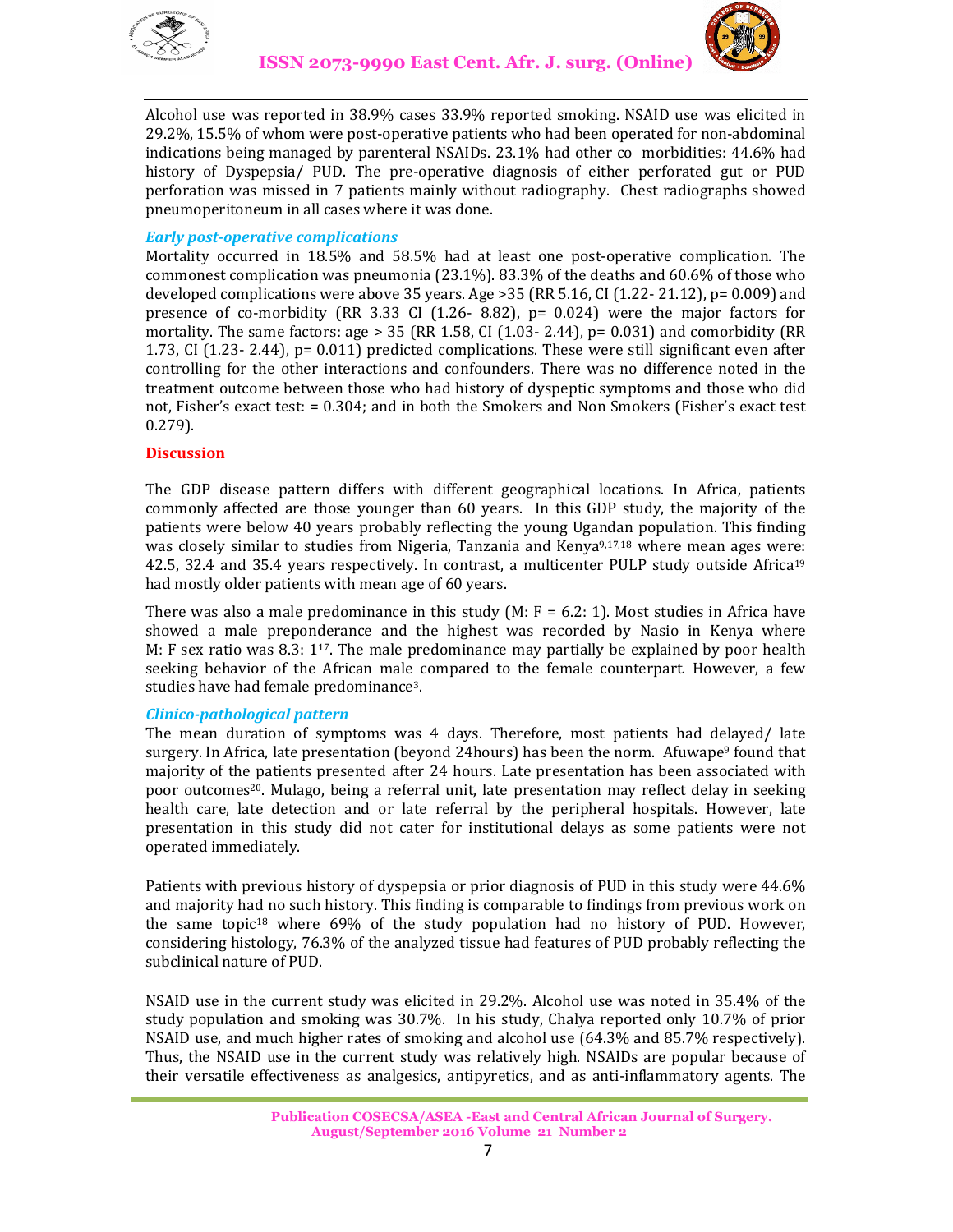



pathogenesis of PUD caused by NSAIDs is mainly a consequence of systemic inhibition of GI mucosal cyclooxygenase (COX) activity. Even intravenous or intramuscular administration of NSAIDs can cause gastric or duodenal ulceration [21]. Findings of the current study may be suggestive of the tremendous contribution by NSAIDs in GDP causation. This hypothesis was supported by the three non GDP post-operative patients who developed GDP. Because these patients are not feeding and they have increased stress hormonal levels as part of metabolic response to surgery, NSAID use in these patients should be done with caution.

Peritonitis was clinically elicited in 93.9% of patients. These findings are in keeping with those from other studies20. Pneumo-peritonium by plain radiography was demonstrated in 84.6% of patients either by CXR or erect Abdominal X-ray (AXR). This was slightly better detection than in other studies where 65.8% had pneumo-peritonium18. In fact the remaining proportion of patients were those for whom either the investigative modality was not available or patient had a clear indication for surgery. Pneumo-peritonium is a good indicator of perforation anywhere along the bowel loop. It actually gives loss of hepatic dullness a sign that is rarely looked for (<5% in this study) probably due to generalized tenderness. USS picked free fluid within the peritoneal cavity in all the 55 patients in whom it was done. The diagnosis of either Gut perforation or PUD perforation was only missed in 10.7% cases. Thus, GDP should be ruled out in every patient with peritonitis. Plain radiographs are useful whenever available to confirm diagnosis and aid planning of surgery. They can also help exclude chest infections for proper planning of anesthesia.

There was predominance of gastric over duodenal perforations in the GDPS. The dominant site of perforation varies from one study to another. Similar to the GDPS, gastric perforations have dominated in Nigeria and Ghana9,10. In contrast, Duodenal outweighed gastric perforations in Kenya and Tanzania studies  $17,18$ . Ojuka, Ekwaro and Kakande<sup>22</sup> in Nsambya Hospital Uganda found a higher prevalence of duodenal than gastric perforations in patients with peritonitis. The reason for this inconsistence even in the same country is not clear. However, duodenal ulcers have been more associated with *H. pylori* than gastric ulcers and this may partially account for the low prevalence of *H. pylori* in the GDPS (7.9%). In contrast, other studies have found higher rates of *H. pylori* in GDP/PUD2,23. *H. pylori* prevalence in Uganda in non GDP patients was demonstrated to be high24. Oling et al25 reported *H. pylori* prevalence of 36% in dyspeptic nonperforated patients referred for endoscopy, a prevalence far higher than what we found in the current study. However, *H. pylori* may not be a big contributor in perforations26. In a similar line, from their work, Zelickson et al26 did not detect *H. pylori* in 60% of the patients. Mucosal erosion (where bacilli resides), prior antibiotic use, increased pH may all be contributory to this low prevalence.

A total of 58.5% patients had tissue available for histology and no tissue for the remaining patients due to technical issues in theatre. 15.8% of patients had intestinal metaplasia. This has rarely been reported in other studies. These patients probably contribute to that group of patients who require follow up with endoscopy and biopsy especially in resource limited settings. Malignancy was detected in 2.6% of patients. This was Squamous cell carcinoma (SCC) of the duodenum. Although rare, primary SCC has been reported in case series27. Adenocarcinoma is a more common entity. This malignancy was either primary or metastatic in the duodenum. These findings indicate the relevance of histology in both gastric and duodenal perforations.

## *Early post-operative complications*

Mortality in the GDPS was 18.5% and other early post-operative complications occurred in 58.5%. This mortality was high compared to that (10.6%) generally observed in LMICs6. The highest mortality,  $(22.1\%)$  was registered by Ohene et al<sup>10</sup>. The high complication rate was also within the range observed by other studies especially in Africa<sup>9</sup>. The PULP study<sup>4</sup>, which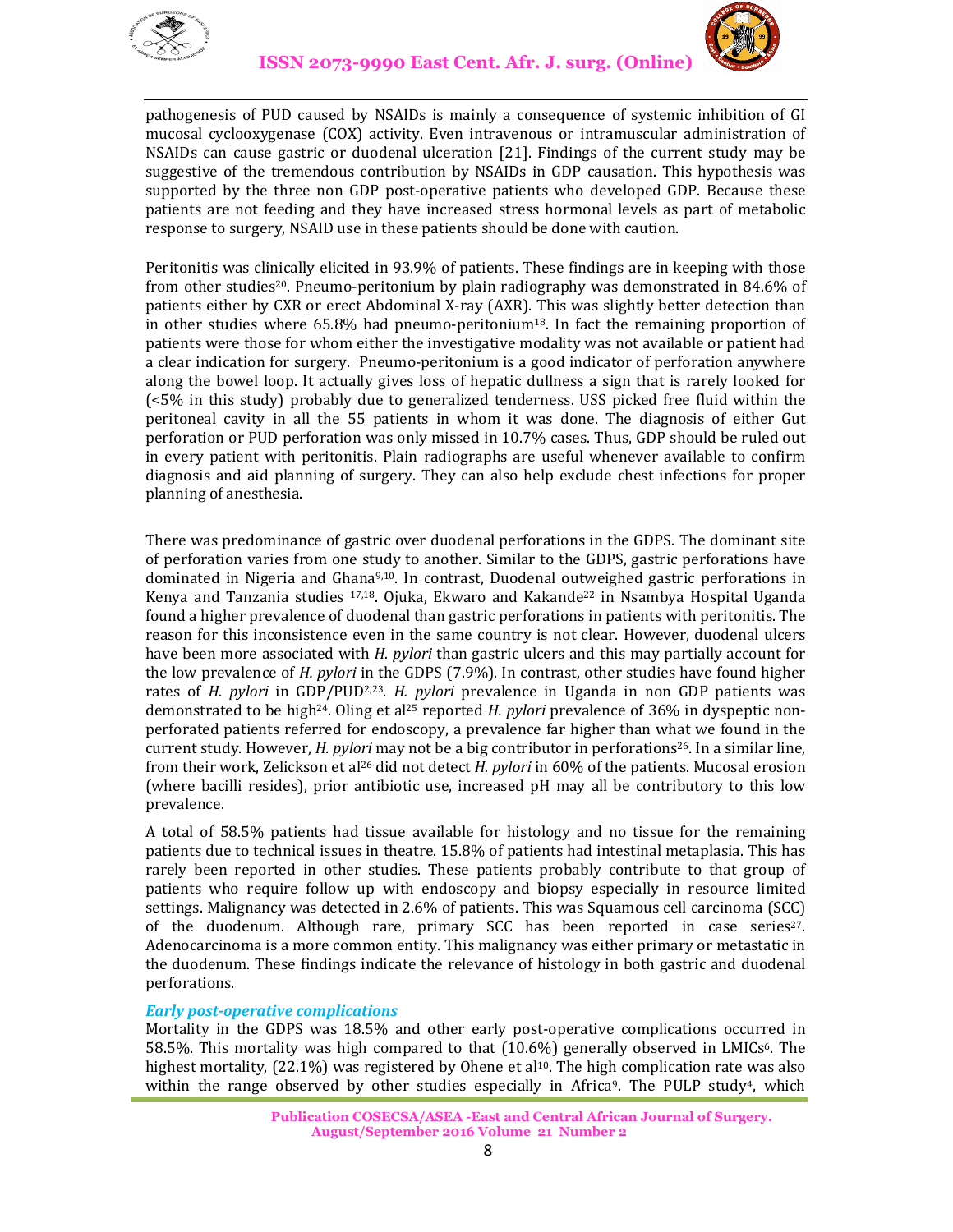



instituted a peri-operative care protocol in one group of patients, demonstrated that mortality could be reduced from 37% to 17% in the intervention group. Therefore, it is clear in all the studies that GDP is associated with high mortality and morbidity.

In the current study, age >35 and presence of co-morbidity were the major predictors of mortality and early post-operative complications (RR 5.16, CI 1.22- 21.12, p= 0.009) (Adjusted RR 3.33 CI 1.26- 8.82, p= 0.024) and (RR 1.58, CI 1.03- 2.44, p= 0.031) (Adjusted RR 1.73, CI 1.23- 2.44, p= 0.011) respectively. This was similar to previous research findings elsewhere2. These factors are non- modifiable, however, they can be used in both stratification of patients for intervention and prognostication of outcome. Effect of late presentation, that is, late surgery and other variables did not significantly affect outcome possibly due to small observations in one arm.

## **Limitations**

There was non-uniformity of care to the patients as in pre-operative fluid resuscitation, anesthesia, technique of perforation repair and post-operative medications. These differences might have affected the results.

#### **Recommendations**

To address the high mortality, further studies into the factors for GDP and outcomes of its surgery are necessary with a peri-operative care protocol to standardize and unify the perioperative care are required. A prognostic scoring system that has worked elsewhere may be used in stratification of patients<sup>4, 28</sup>.

#### **Conclusion**

GDP remains a common surgical problem with high mortality and post-operative complications and strategies to reduce mortality are necessary.

#### **Acknowledgement**

This study was partially funded by the Indian Association of Uganda and the Uganda Health Systems strengthening project Scholarship 2013/14. The authors declare no conflict of interest

## **References**

- 1. K. Søreide\*, K.T., J. A. Søreide, *Strategies to improve the outcome of emergency surgery for perforated peptic ulcer.* BJS, 2014. Volume 101, Issue 1, pages e51–e64, January 2014(1): p. e51 - e64.
- 2. Bertleff, M.J. and J.F. Lange, *Perforated peptic ulcer disease: a review of history and treatment.* Digestive surgery, 2010. **27**(3): p. 161-169.
- 3. Di Saverio, S., et al., *Diagnosis and treatment of perforated or bleeding peptic ulcers: 2013 WSES position paper.* World Journal of Emergency Surgery, 2014. **9**(1): p. 45.
- 4. Søreide, K., K. Thorsen, and J. Søreide, *Strategies to improve the outcome of emergency surgery for perforated peptic ulcer.* British Journal of Surgery, 2014. **101**(1): p. e51-e64.
- 5. N.A. Nasio1, H.S., 2, *Perforated Peptic Ulcer Disease at Kenyatta National Hospital, Nairobi.* East and Central African Journal of Surgery 2009. **Volume 14**(1).
- 6. Stewart, B., et al., *Global disease burden of conditions requiring emergency surgery.* British Journal of Surgery, 2014. **101**(1): p. e9-e22.
- 7. B. Stewart, P.K.C.M., M. Ohene-Yeboah, S. Uranues, F. Vega Rivera, C. Mock, *Global disease burden of conditions requiring emergency surgery.* 2014.
- 8. Chalya, P.L., et al., *Clinical profile and outcome of surgical treatment of perforated peptic ulcers in Northwestern Tanzania: A tertiary hospital experience.* World J Emerg Surg, 2011. **6**: p. 31.
- 9. Afuwape, O., D. Irabor, and O. Ayandipo, *An Audit of Perforated Peptic Ulcer Disease in a Tropical Teaching Hospital.* East and Central African Journal of Surgery, 2014. **18**(3): p. 40- 44.

**Publication COSECSA/ASEA -East and Central African Journal of Surgery. August/September 2016 Volume 21 Number 2**